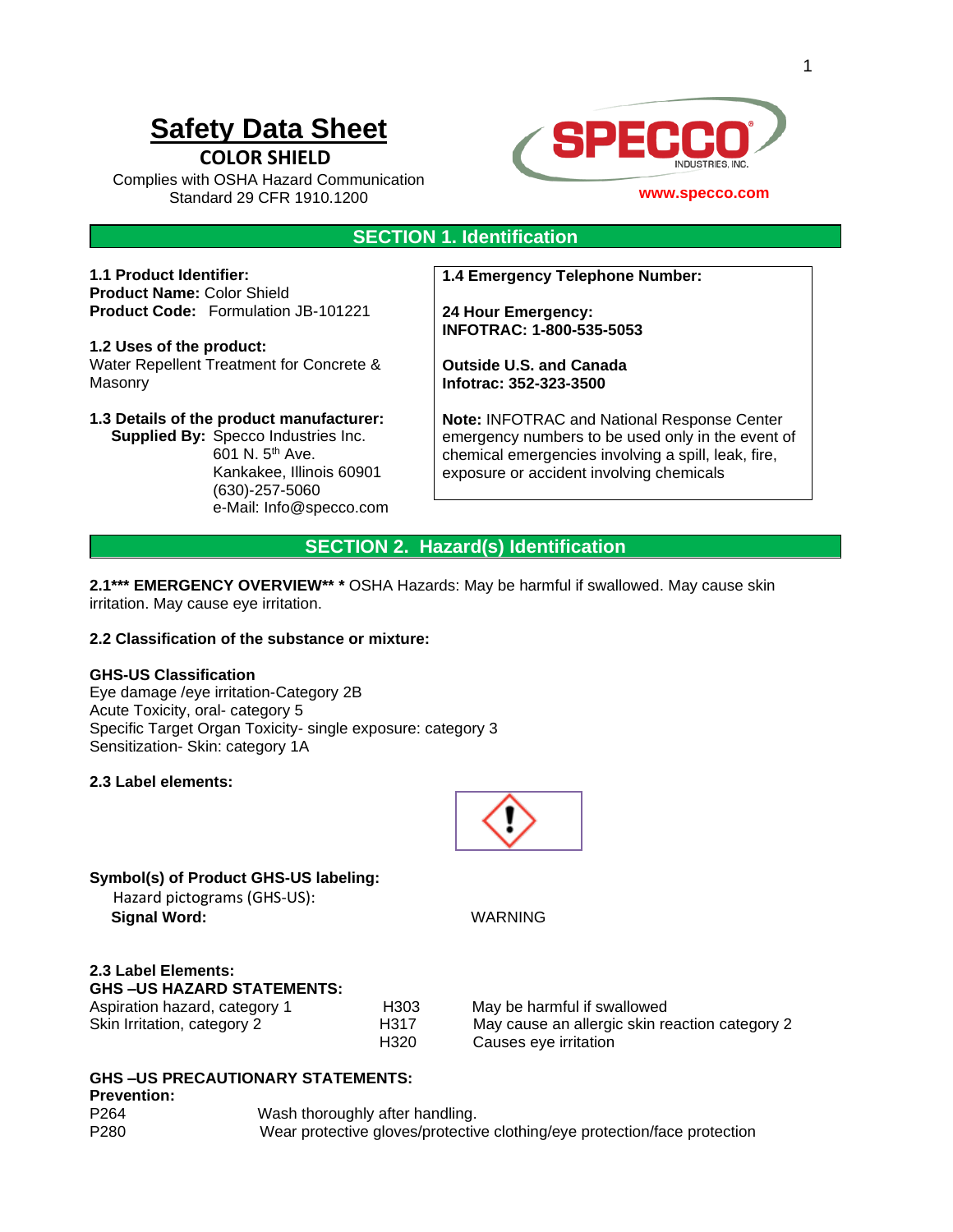| Response:            |                                                                             |
|----------------------|-----------------------------------------------------------------------------|
| $P305 + P351 + P338$ | IF IN EYES: Rinse cautiously with water for several minutes.                |
|                      | Remove contact lenses if present and easy to do. Continue rinsing.          |
| P337 +P313           | If eye irritation persists: Get medical advice or attention.                |
| P312                 | If swallowed, call a POISON CENTER/doctor/physician if you feel unwell.     |
| $P302 + P352$        | If on skin: wash with plenty of soap and water.                             |
| $P333 + P313$        | If skin irritation or rash occurs: Get medical advice/attention.            |
| $P362 + P364$        | Take off contaminated clothing and wash it before reuse.                    |
| Storage:             |                                                                             |
| P <sub>2</sub> 33    | Keep container tightly closed                                               |
| P405                 | Store locked up                                                             |
| Disposal:            |                                                                             |
| P <sub>501</sub>     | Dispose of contents in accordance with local/regional/national regulations. |
|                      |                                                                             |

### **2.4 Other hazards:**

**Hazardous decomposition products:** None listed

### **SECTION 3. Composition on Ingredients**

### **3.1 Substances:**

| <b>Chemical name</b>                         | <b>HS Code</b> | CAS-No.      | $Wt.\%$   |
|----------------------------------------------|----------------|--------------|-----------|
| Water Non-Hazardous                          | N/A            | 7732-18-5    | 85-90%    |
| Silicone polymer                             | N/A            | Proprietary* | $9 - 13%$ |
| Polyoxyethylene (tert-octylphenyl) ether N/A |                | 9036-19-5    | $< 0.1\%$ |

\*Ingredients not listed on this safety data sheet are considered to be non-hazardous according to OSHA 1910.1200 or are not present above their cutoff levels.

### **SECTION 4. First-Aid Measures**

#### **4.1 Description of first aid measures:**



**FIRST AID- EYE CONTACT**: Immediately flush eyes with water. Flush eyes with water for a minimum of 15 minutes, occasionally lifting and lowering upper lids. Get medical attention promptly. Remove contact lenses if worn.



**FIRST AID- SKIN CONTACT**: Immediately flush skin with plenty of water. Remove clothing. Get medical attention immediately. Wash clothing separately and clean shoes before reuse.

**FIRST AID- INHALATION:** Remove person to fresh air and keep comfortable breathing.

**FIRST AID- INGESTION:** If swallowed, do **NOT** induce vomiting. Give victim a glass of water. Call a physician or poison control center immediately. Never give anything by mouth to an unconscious person.

### **4.2 Principle symptoms and health effects both acute and delayed:**



**EYE CONTACT**: May cause eye irritation

**SKIN CONTACT:** Contact with skin may cause mild irritation. Prolonged or repeated contact can Result in defatting skin which may result in skin irritation and dermatitis (rash). Personnel with pre-existing skin disorders should avoid contact with this product.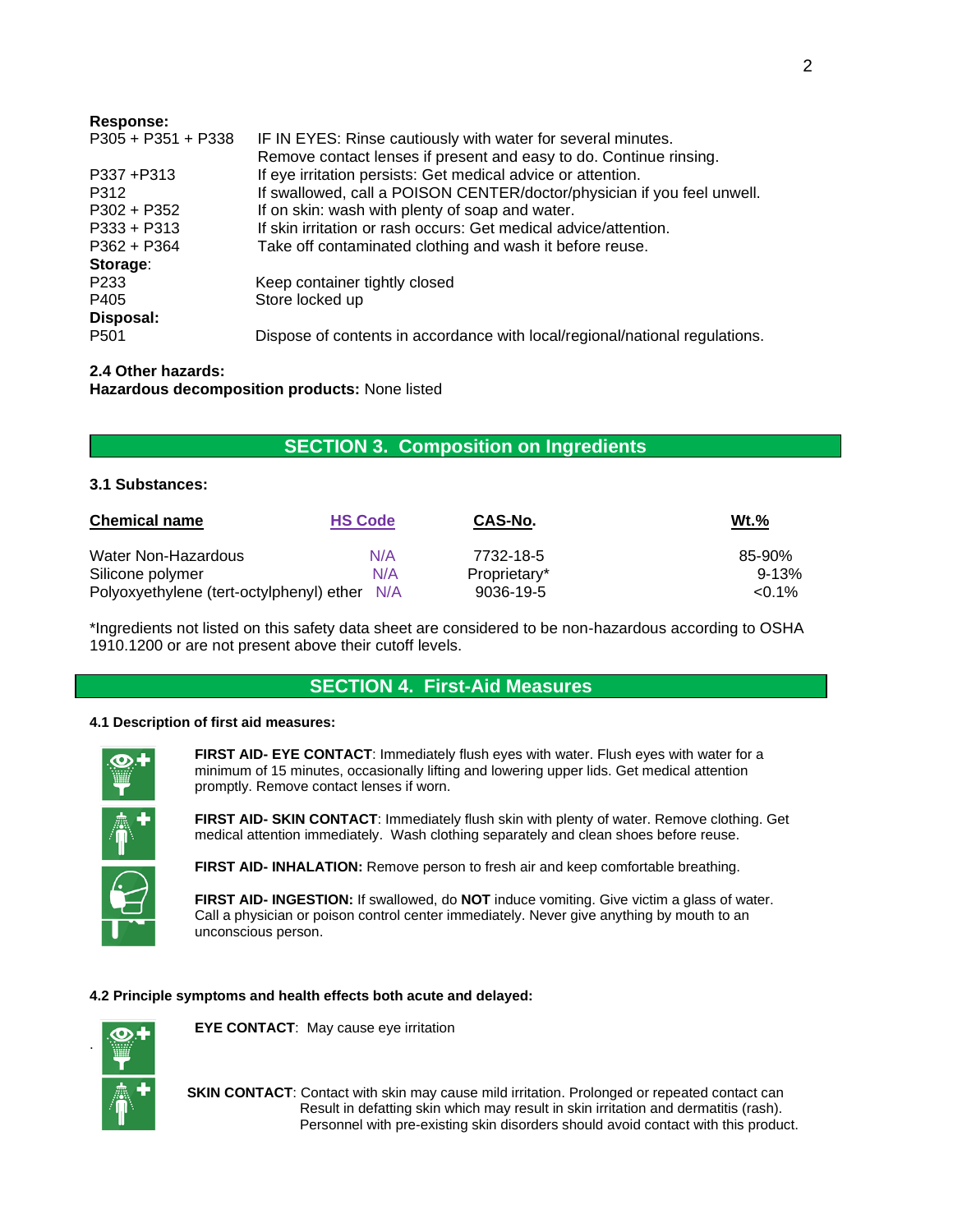

 **INHALATION:** None reported

**INGESTION:** These materials may be harmful or fatal if swallowed. Harmful or fatal if liquid is aspirated into the lungs. Irritating to mouth, throat, and stomach. Can be readily absorbed by the stomach and intestinal tract. Symptoms include burning sensation of the mouth and esophagus, nausea, vomiting, diarrhea, dizziness, staggering gait, drowsiness, loss of consciousness and delirium as well as additional central nervous system effects,

#### **CHRONIC SYMPTOMS**: None

**4.3 Indication of any immediate medical attention and special treatment needed:** No specific actions are required.

### **SECTION 5. Fire-Fighting Measures**

**5.1 Extinguishing Media: Suitable Extinguishing Media:** Use Carbon Dioxide, Dry Chemical, Foam, Water Fog

**Unsuitable Extinguishing Media**: None Known

**5.2 Special hazards arising from the substance or mixture: Fire Hazard:** None

**Explosion Hazard:** No -Product is not combustible

**Reactivity:** No hazardous combustion products or hazard reactions are known.

**5.3 Advice for Firefighters:** As in any fire, wear self-contained breathing apparatus pressure-demand (MSHA / NIOSH approved or equivalent) and full protective gear. Evacuate all unnecessary personnel. Water spray to cool containers or protect personnel.

### **SECTION 6. Accidental Release Measures**

### **6.1 Personal precautions, protective equipment, and emergency procedures**

**General:** Wear personal protection equipment (see Section 8). Keep unprotected persons away. Avoid contact with eyes and skin.

**Protective Equipment:** Wear protective clothing as appropriate for the work environment, including gloves, and eye/face protection.

**Emergency Procedure:** Collect spilled materials for disposal.

#### **6.2 Environmental precautions:**

**Containment:** Prevent material from entering surface waters, drains or sewers and soil. Contain any fluid that runs out using suitable material. Retain contaminated water/extinguishing water. Dispose of in prescribed marked containers. Spills of materials which could reach surface waters must be reported to the United States Coast Guard National Response Center's toll-free phone number (800) 424-8802.

### **6.3 Methods and material for containment and cleaning up:**

Do not flush away with water. For small amounts: Absorb with a liquid binding material such as diatomaceous earth, dry sand, or earth, place in a chemical waste container, and dispose of according to local/state/federal regulations. Do not touch or walk though spilled material. Avoid runoff into storm sewers and ditches which lead to waterways. Ventilate spilled area. Stay upwind of spill. Clean any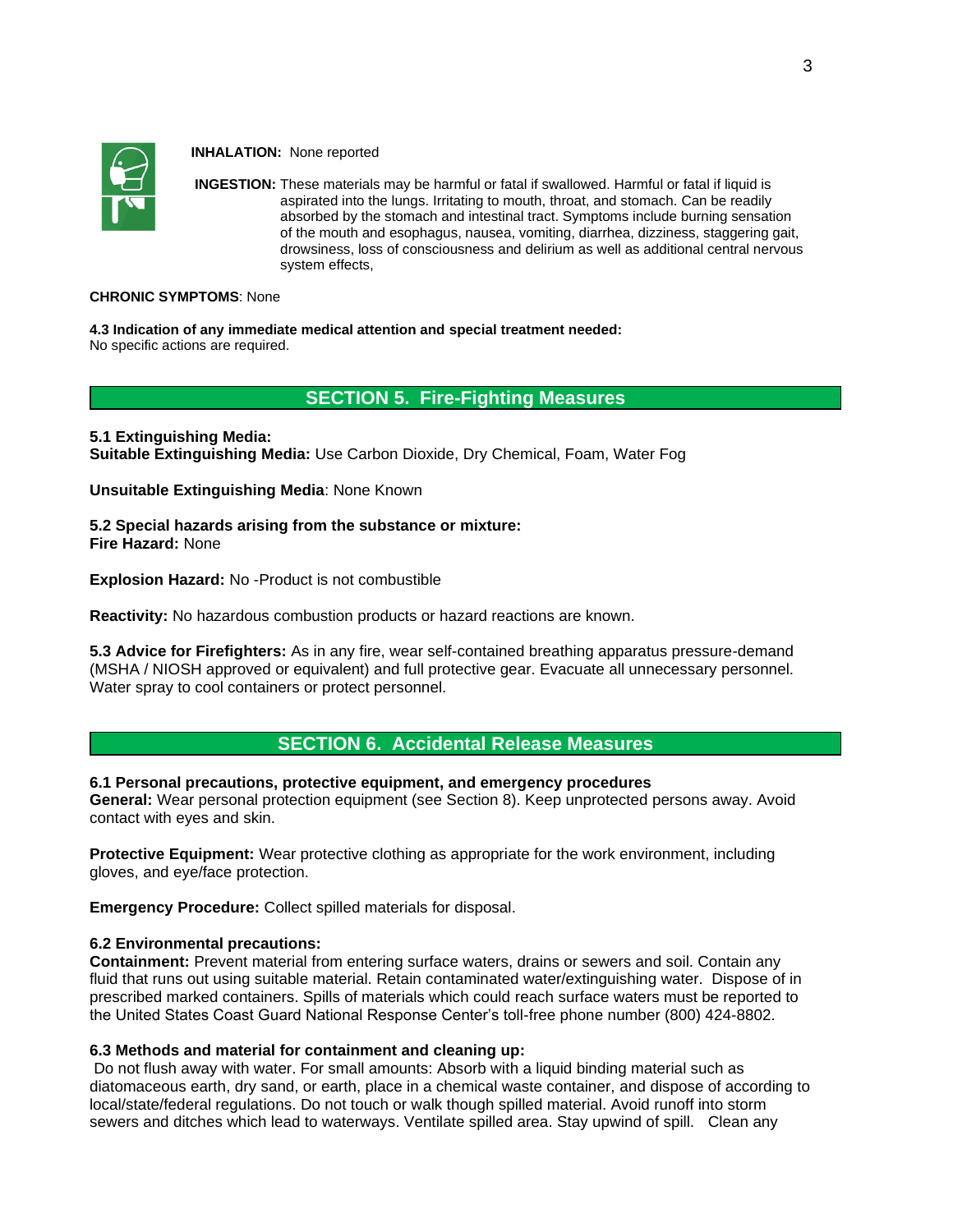slippery coating that remains using a detergent/soap solution or another biodegradable cleaner. Exhaust vapors.

### **6.4 Reference to other Sections:**

Refer to Sections 8 and 13 for additional information.

### **SECTION 7. Handling and Storage**

### **7.1 Precautions for safe handling:**

**Work Practices:** Avoid contact with eyes, skin, and clothing.

**Hygiene Practices:** Do not eat, drink, or smoke in work areas. Wash hands after use. Remove contaminated clothing and protective equipment before entering eating areas.



### **7.2 Conditions for safe storage, including any incompatibilities:**

K Store containers in a cool, well ventilated place. Keep container closed when not in use. Protect from direct sunlight.

**Static Discharge:** Not applicable

### **7.3 Specific end use(s): Intended Use(s):** Concrete & Masonry water repelling compound **Prohibited use(s):** None listed

**SECTION 8. Exposure Controls/Personal Protection**

**8.1 Control Parameters: Ingredients with Occupational Exposure Limit:**

**Chemical Name ACGIH-TLV-TWA ACGIH-TLV STEL OSHA PEL-TWA OSHA PEL-CEILING**

None

#### **8.2 Exposure controls:**

#### **8.2.1 Engineering controls:**

Minimize the release of fumes or vapors. Use process controls, local exhaust ventilation, or other engineering controls to maintain airborne levels below the limits shown in Section 8.1 above. See also ACGIH Industrial Ventilation-Recommended Practice (latest edition).

#### **8.2.2 Personal protective equipment (PPE):**



**RESPIRATORY PROTECTION:** Not required



**SKIN PROTECTION:** Wear impervious, impermeable gloves such as butyl rubber based to prevent contact with the skin. Wear protective gear as needed such as apron, long sleeved shirts to minimize contact. Wash hands with soap and water after use.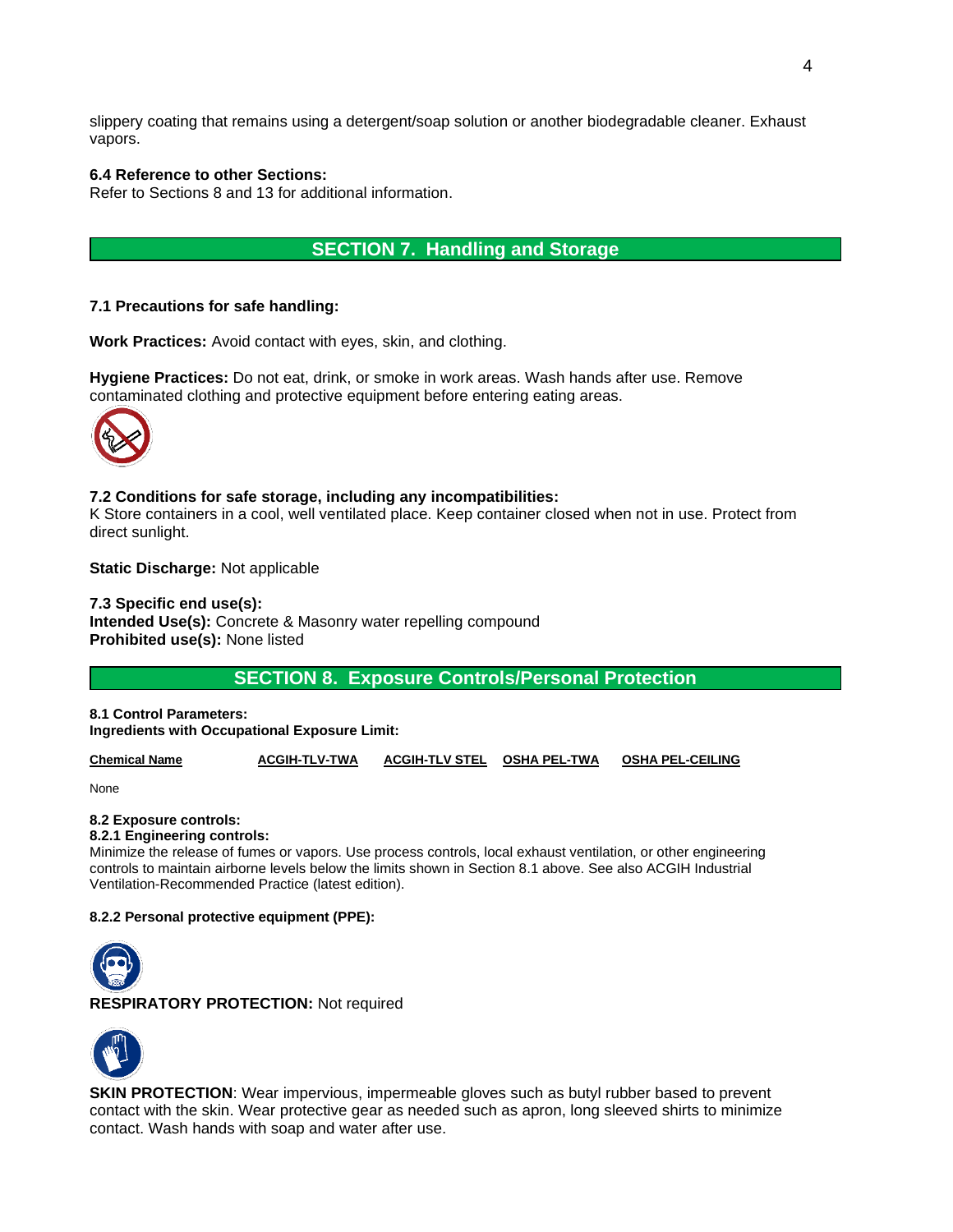

**EYE PROTECTION:** Wear safety glasses with side shields (or goggles) and a face shield



**OTHER PROTECTIVE EQUIPMENT:** Facilities storing or utilizing this material should be equipped with an eyewash facility and a safety shower.



**HYGENIC PRACTICES:** Do not eat or drink in areas where the material is used. Avoid breathing dust. Remove contaminated clothing and wash before re-use. Wash thoroughly after handling. Wash hands before eating.

### **SECTION 9. Physical and Chemical Properties**

**9.1 Information on basic physical and chemical properties:**

| Appearance:                           | White milky liquid                      | <b>Physical State:</b>         | Liquid               |
|---------------------------------------|-----------------------------------------|--------------------------------|----------------------|
| Odor:                                 | Minimal                                 | <b>Odor Threshhold:</b>        | N.D.                 |
| Spec. Grav. g/cm3: 1.003              |                                         | pH:                            | Approx. 8.00 +/-0.50 |
| Freeze Point, °F: N.A.                |                                         | Viscosity:                     | Approx. 20-30 cps    |
| <b>Solubility in Water: Dilutable</b> |                                         | Density:                       | $8.36$ lb. $/$ gal   |
|                                       | Boiling Range, F: 100 deg. C/212 deg. F | Flash Point, °F:               | Not flammable        |
| <b>Evaporation Rate: N.A.</b>         |                                         | <b>Auto Ignition Temp, °F:</b> | N.A.                 |
| <b>V.O.C.:</b>                        | 0.166 lb. //gal = $<$ 20 g/L            | Vapor Pressure:                | N.A                  |

 **9.2 Note:** See "Other Information" Section (16) for abbreviation legend

### **SECTION 10. Stability and Reactivity**

**10.1 Reactivity:** None

**10.2 Chemical stability:** Stable under normal temperature and pressure

**10.3 Possibility of hazardous reactions:** Hazardous reactions or polymerization will **not** occur.

**10.4 Conditions to avoid:** None known

**10.5 Incompatible materials:** None Known

**10.6 Hazardous decomposition products:** Carbon Oxides

**SECTION 11. Toxilogical Information**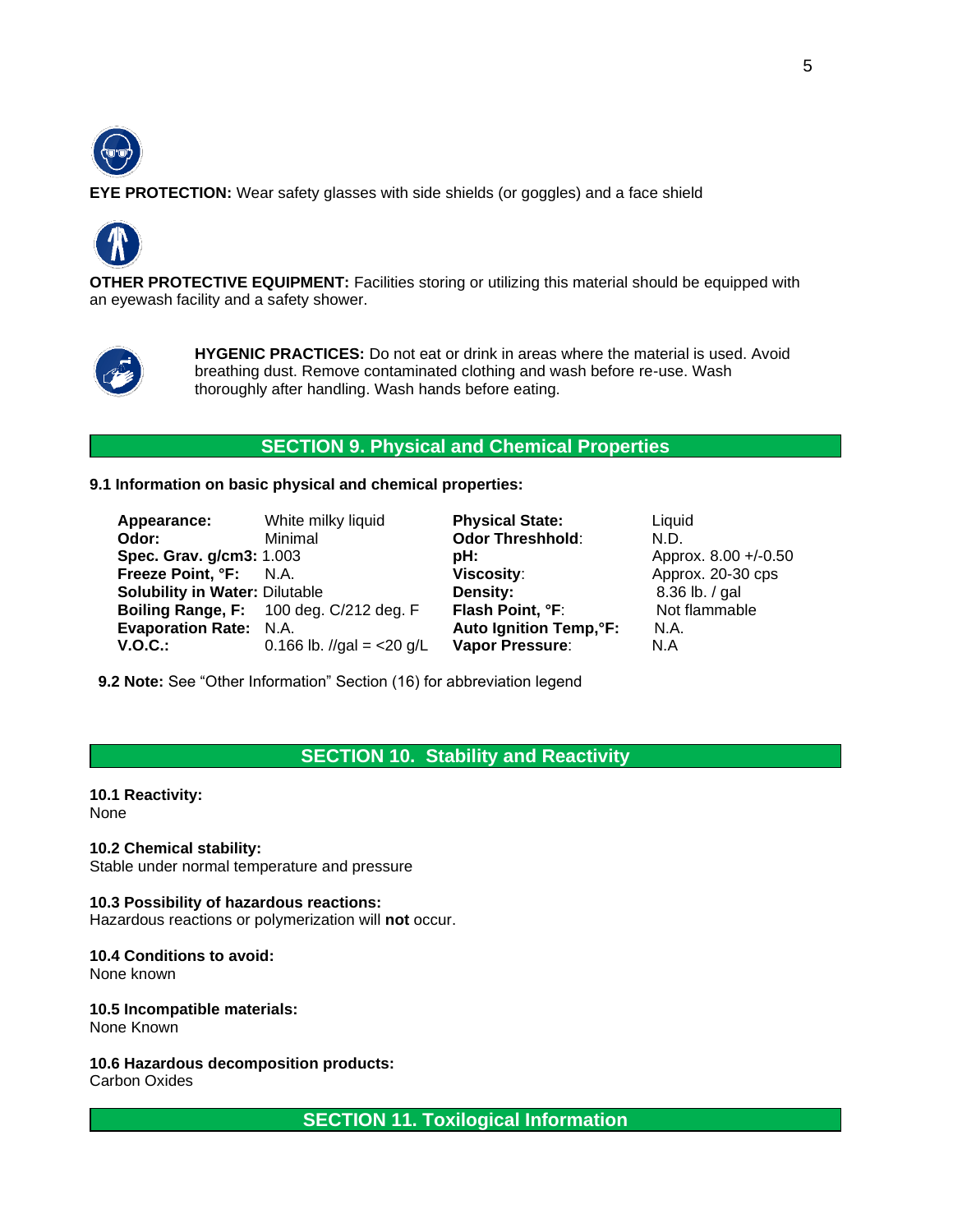

**11.1 Information on Toxilogical Effects:** Toxilogical testing has **not** been conducted with this material.

**11.1.1 Acute toxicity:** None

**11.1.2 Skin corrosion/irritation:** Possibly

**11.1.3 Serious eye damage/eye irritation:** Depending on concentration or residual monomers (typically less than 0.1%, vapors can collect above the liquid in closed containers. These vapors may result in upper respiratory tract irritation.

**11.1.4 Respiratory or skin sensitization:** None

**11.1 .5 Germ cell mutagenicity:** None

**11.1.6 Carcinogenicty:** No components of this product are present at levels greater than or equal to 0.1% are identified as carcinogens or possible carcinogens.

**11.1.7 Reproductive toxicity:** None

**11.1.8 Specific target organ toxicity (single exposure):** None

**11.1.9 Specific target organ toxicity (repeated exposure):** None

### **11.1.10 Aspiration hazard:** None

Assessment: For this endpoint, **no** toxilogical test data is available for this product.

**11.1.11:** NA

### **SECTION 12. Ecological Information**

### **12.1 Toxicity**

**Eco toxicity:** No data available

### **12.2 Persistence and degradability**

No data available

### **12.3 Bioaccumulative potential**

Not known to bio-accummulate.

### **12.4 Mobility in Soil**

No data available

**12.5 Other adverse effects**

No other specific adverse effects known.

**SECTION 13. Disposal Considerations**



### **13.1 RCRA Waste Classification**

Not known

### **13.2 Product disposal**

Recommended to dispose of according to regulations in a special waste incinerator. Always dispose of any waste in accordance with all local, state, and federal regulations.

**13.3 Packaging disposal**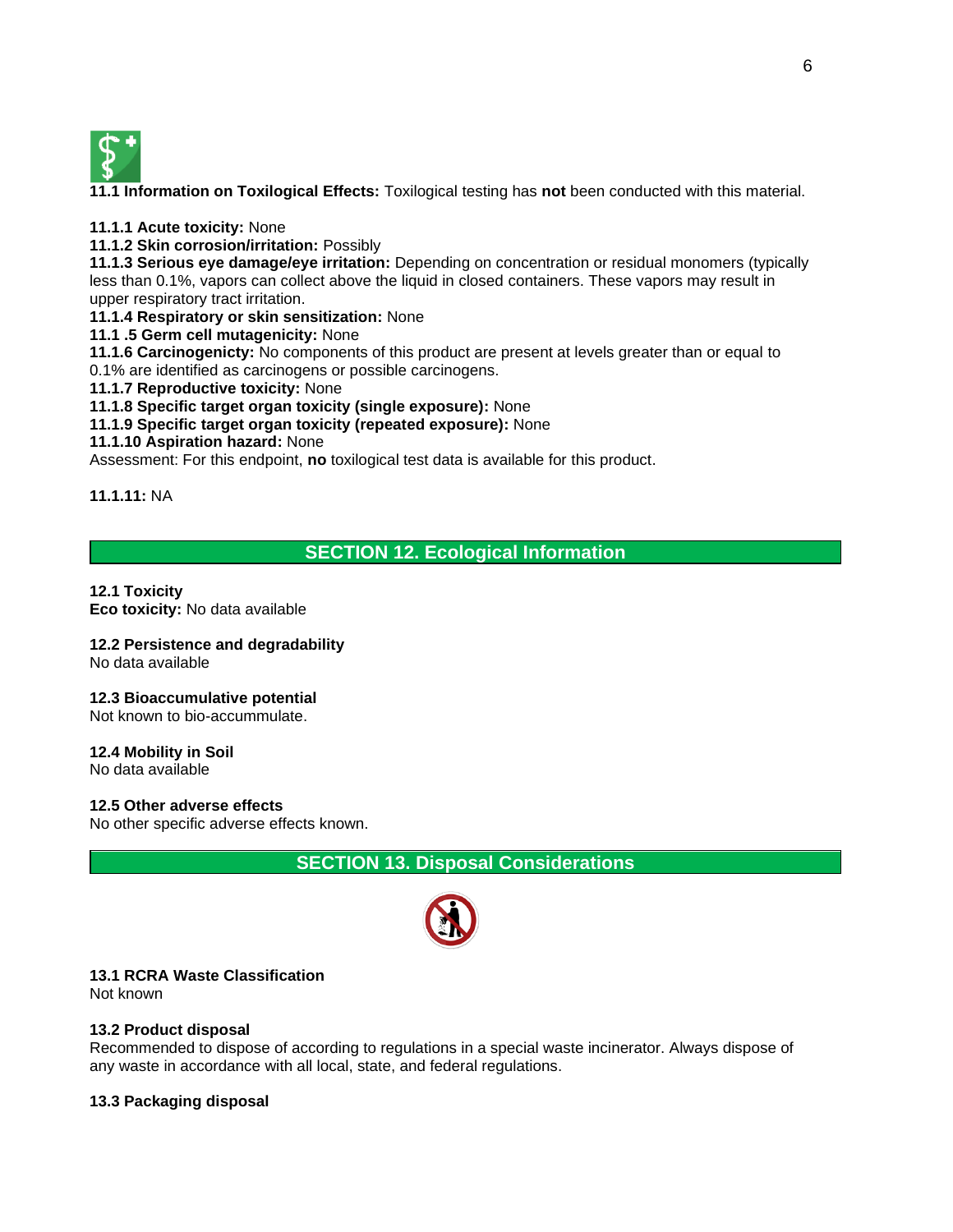Completely discharge containers (no tear drops, no residual contents). Containers may be recycled or be reused. Observe local/state/federal regulations.

### **SECTION 14. Transport Information**

**14.1 UN Number:** Not regulated

**14.2 UN Proper Shipping Name / IMDG/IATA:** Not applicable

**14.3 Transport hazards class:** Not applicable

**14.4 Packing Group:** Not applicable

**14.5 Environmental hazards:** Not relevant

**14.6 Special precautions for user:** No special precautions

**SECTION 15. Regulatory Information**

### **15.1 U.S. Federal Regulations:**

### **TSCA No:**

This material or its components are listed on or are in compliance with the requirements of the TSCA Chemical Substance Inventory. This material does not contain any TSCA 12(b) regulated chemicals.

#### **SARA SECTION 311/312 (Hazard Class)** Acute health hazard

#### **SARA SECTION 313 (Chemicals)**

This product contains the following substances subject to the reporting requirements of Section 313 of Title III of the Superfund Amendment and reauthorization Act of 1986 and 40CFR part 372:<br>CAS # **Chemical:** Cupper limit wt. % **Chemical:** Upper limit wt. % None

#### **RCRA:**

No components are listed under the Resource Conservation and Recovery Act, or its regulations, 40CFR S261 et. Seq.

#### **CERCLA:**

Components of this product have been reviewed according to the EPA "Hazard Categories" promulgated under Sections 311 and 312 of the Superfund Amendment and reauthorization Act of 1986 (SARA Title III) and is considered, under applicable definitions, to meet the following categories: Fire Hazard, Acute Health Hazard, Chronic Health Hazard

### **EMERGENCY PLANNNING AND COMMUNITY RIGHT TO KNOW ACT:**

None listed

#### **CLEAN AIR ACT:**

This product does not contain any Class I or Class II ozone depleting substances.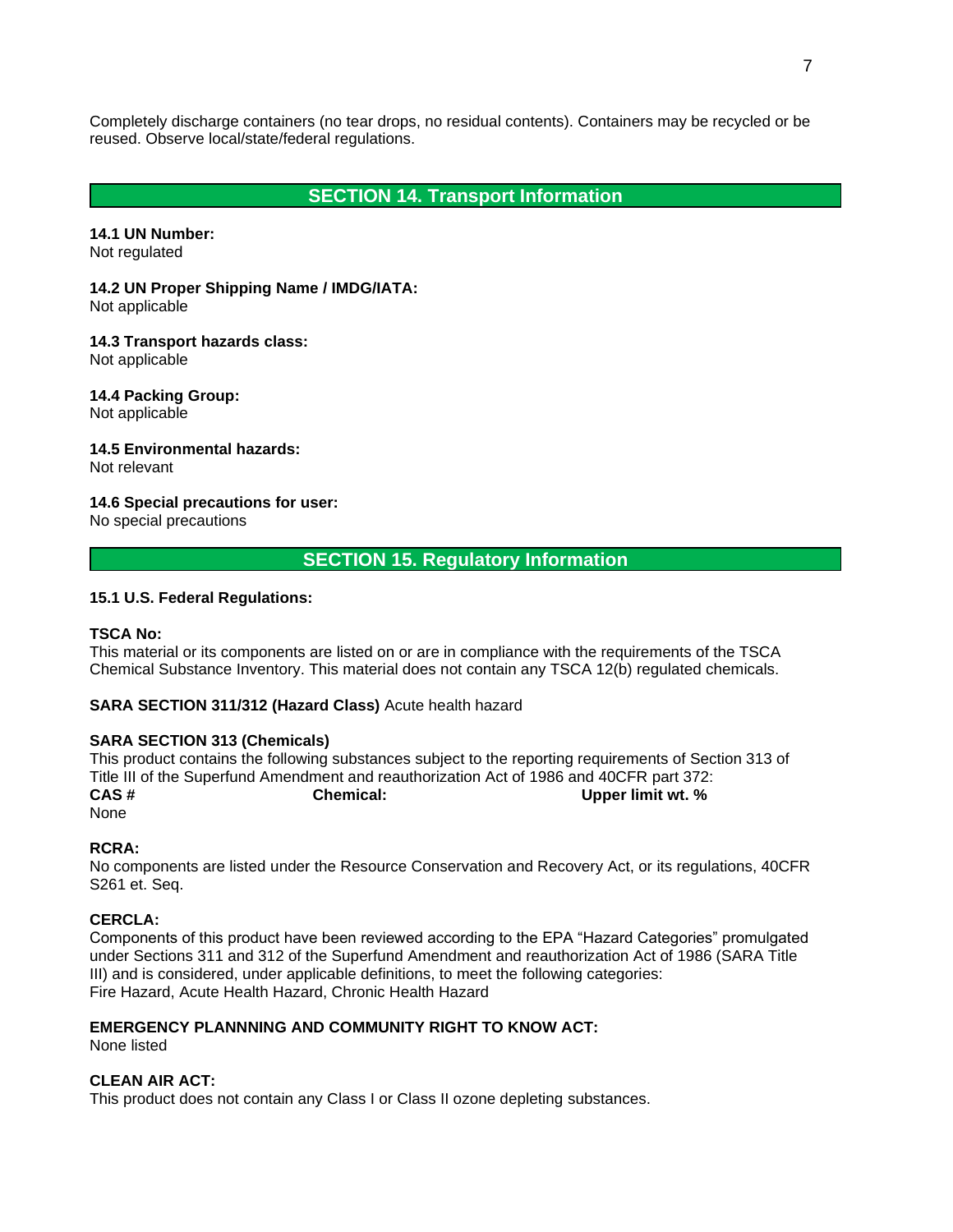**FDA:** No information

**NTP:** No information

**OSHA**: No information

### **15.2 U.S. State Regulations:**

### **CALIFORNIA PROPOSITION 65:**

This material does **not** contain any chemicals known to the state of California to cause cancer.

**CALIFORNIA PROPOSITION 65 REPRODUCTIVETOXINS:** The following ingredients present in the product are known to the state of California to cause birth defects, or other reproductive hazards. No Proposition 65 Reproductive toxins exist for this product.: None

### **MASSACHUSETTS TOXIC USE REDUCTION ACT:**

This material contains no listed components

### **NEW JERSEY RIGHT-TO -KNOW:**

This material contains no listed components

### **PENNSYLVANIA RIGHT-TO- KNOW:**

This material contains no listed components

#### **15.3 International regulations:**

#### **CANADIAN WHMIS:**

This product has been classified in accordance with the Hazard criteria of the CPR and the SDS contains all of the information required by the CPR

**WHMIS Class:** Class D2B (Toxic) Symbol: Stylized T

**DSL Status:** This material or one or more of its components is **not** listed on the Canadian Domestic Substances List**.**

#### **EUROPEAN UNION:**

No Information

**IARC:** No information

### **15.4 Other Regulations**

National, state, provincial or local emergency planning, community right to know or other laws, regulations or ordinances may be applicable-consult applicable national, state, provincial or local laws.

### **SECTION 16. Other Information**

#### **Revision Date:**01-18-22 **Supersedes Date**: 11-24-21

**S.D.S. produced by:** Specco Regulatory Department in accordance with the requirements outlined in the Federal Register, Volume 77, NO.58, March 2012 page 17574. In this final rule, OSHA modified its Hazard Communication Standard (HCS) to conform to the United Nation's Globally Harmonized System of Classification and Labeling of Chemicals (GHS). The modifications to the standard included but were